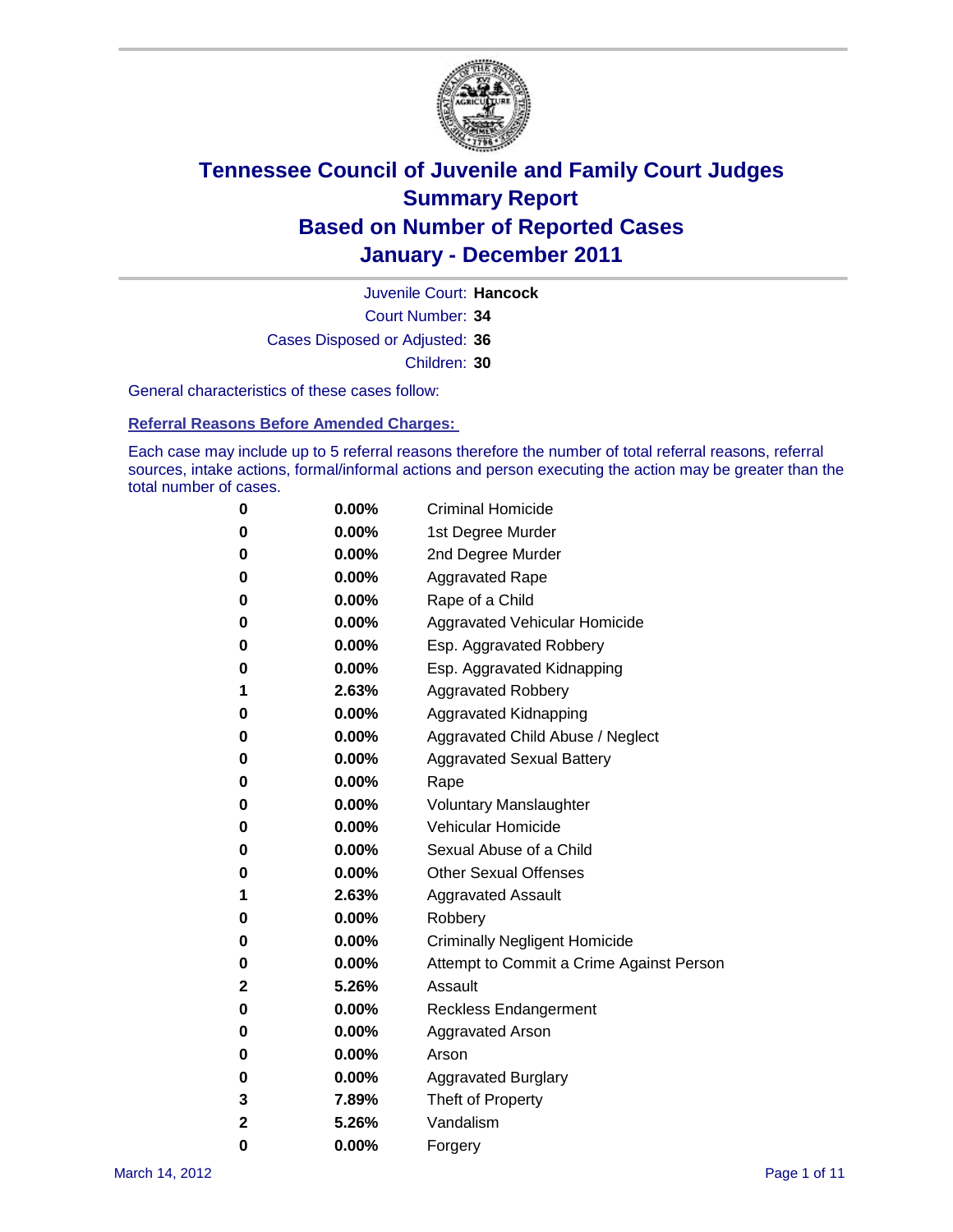

Court Number: **34** Juvenile Court: **Hancock**

Cases Disposed or Adjusted: **36**

Children: **30**

#### **Referral Reasons Before Amended Charges:**

Each case may include up to 5 referral reasons therefore the number of total referral reasons, referral sources, intake actions, formal/informal actions and person executing the action may be greater than the total number of cases.

| 0            | 0.00%    | <b>Worthless Checks</b>                                     |
|--------------|----------|-------------------------------------------------------------|
| 0            | 0.00%    | Illegal Possession / Fraudulent Use of Credit / Debit Cards |
| 1            | 2.63%    | <b>Burglary</b>                                             |
| 0            | 0.00%    | Unauthorized Use of a Vehicle                               |
| 0            | $0.00\%$ | <b>Cruelty to Animals</b>                                   |
| 0            | $0.00\%$ | Sale of Controlled Substances                               |
| 0            | 0.00%    | <b>Other Drug Offenses</b>                                  |
| 1            | 2.63%    | <b>Possession of Controlled Substances</b>                  |
| 0            | 0.00%    | <b>Criminal Attempt</b>                                     |
| 0            | 0.00%    | Carrying Weapons on School Property                         |
| 1            | 2.63%    | Unlawful Carrying / Possession of a Weapon                  |
| $\mathbf{2}$ | 5.26%    | <b>Evading Arrest</b>                                       |
| 0            | 0.00%    | Escape                                                      |
| 0            | $0.00\%$ | Driving Under Influence (DUI)                               |
| 1            | 2.63%    | Possession / Consumption of Alcohol                         |
| 0            | 0.00%    | Resisting Stop, Frisk, Halt, Arrest or Search               |
| 0            | 0.00%    | <b>Aggravated Criminal Trespass</b>                         |
| 0            | 0.00%    | Harassment                                                  |
| 0            | 0.00%    | Failure to Appear                                           |
| 0            | 0.00%    | Filing a False Police Report                                |
| 0            | 0.00%    | Criminal Impersonation                                      |
| 0            | 0.00%    | <b>Disorderly Conduct</b>                                   |
| 1            | 2.63%    | <b>Criminal Trespass</b>                                    |
| 0            | 0.00%    | <b>Public Intoxication</b>                                  |
| 0            | $0.00\%$ | Gambling                                                    |
| 0            | 0.00%    | Traffic                                                     |
| 0            | $0.00\%$ | <b>Local Ordinances</b>                                     |
| 2            | 5.26%    | Violation of Wildlife Regulations                           |
| 0            | $0.00\%$ | Contempt of Court                                           |
| 1            | 2.63%    | Violation of Probation                                      |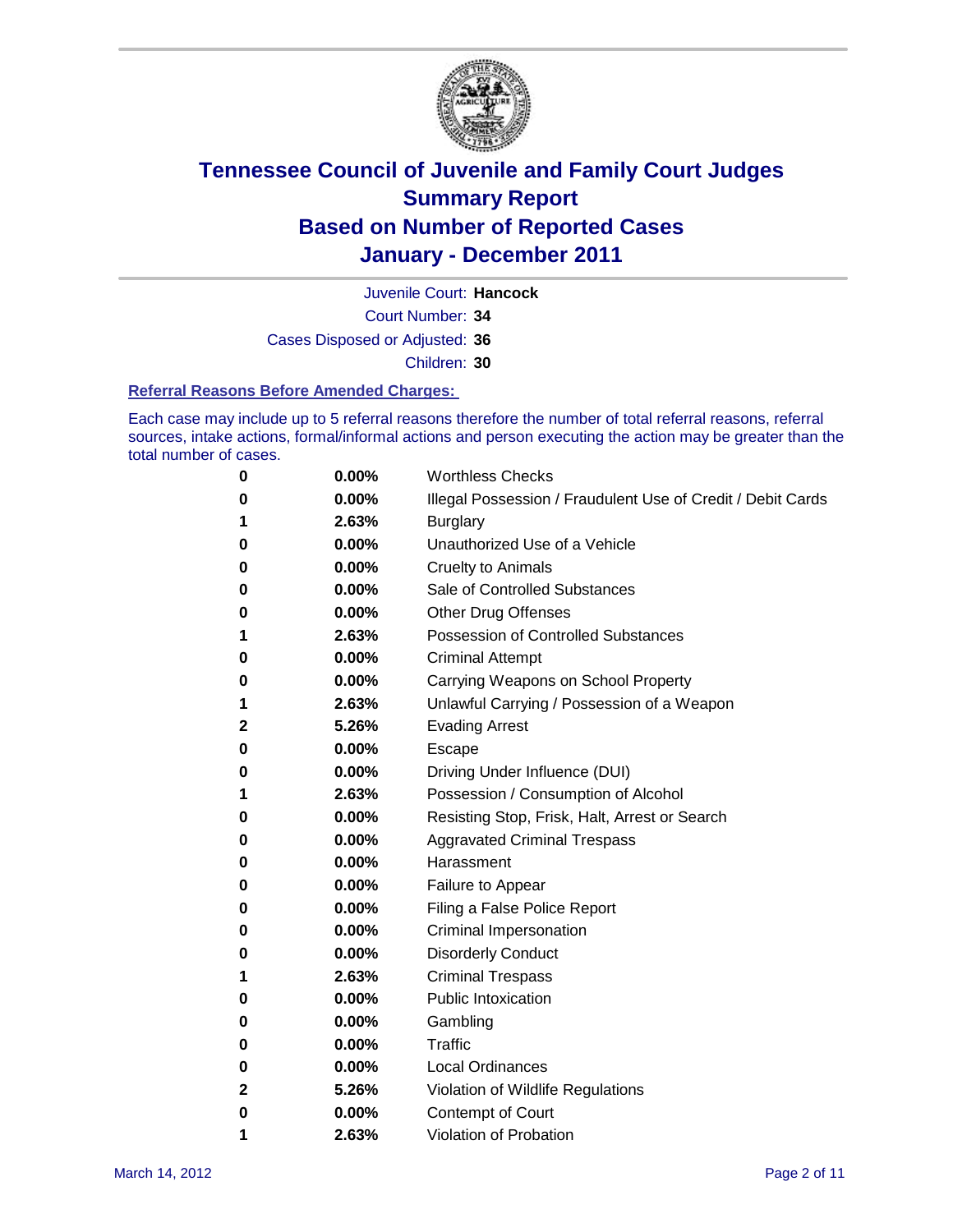

Court Number: **34** Juvenile Court: **Hancock** Cases Disposed or Adjusted: **36** Children: **30**

#### **Referral Reasons Before Amended Charges:**

Each case may include up to 5 referral reasons therefore the number of total referral reasons, referral sources, intake actions, formal/informal actions and person executing the action may be greater than the total number of cases.

| 38       | 100.00%  | <b>Total Referrals</b>                 |
|----------|----------|----------------------------------------|
| 0        | 0.00%    | Other                                  |
| 0        | 0.00%    | <b>Consent to Marry</b>                |
| 0        | 0.00%    | <b>Request for Medical Treatment</b>   |
| 0        | 0.00%    | <b>Child Support</b>                   |
| 0        | 0.00%    | Paternity / Legitimation               |
| 0        | 0.00%    | Visitation                             |
| 0        | 0.00%    | Custody                                |
| 0        | 0.00%    | <b>Foster Care Review</b>              |
| 0        | 0.00%    | <b>Administrative Review</b>           |
| 0        | $0.00\%$ | <b>Judicial Review</b>                 |
| 0        | $0.00\%$ | Violation of Informal Adjustment       |
| 0        | $0.00\%$ | <b>Violation of Pretrial Diversion</b> |
| 0        | $0.00\%$ | Termination of Parental Rights         |
| 0        | $0.00\%$ | Dependency / Neglect                   |
| $\bf{0}$ | $0.00\%$ | <b>Physically Abused Child</b>         |
| 0        | 0.00%    | Sexually Abused Child                  |
| 0        | 0.00%    | Violation of Curfew                    |
| 4        | 10.53%   | Violation of a Valid Court Order       |
| 3        | 7.89%    | Possession of Tobacco Products         |
| 0        | $0.00\%$ | Out-of-State Runaway                   |
| $\bf{0}$ | $0.00\%$ | In-State Runaway                       |
| 11       | 28.95%   | Truancy                                |
|          | 2.63%    | <b>Unruly Behavior</b>                 |
| 0        | $0.00\%$ | <b>Violation of Aftercare</b>          |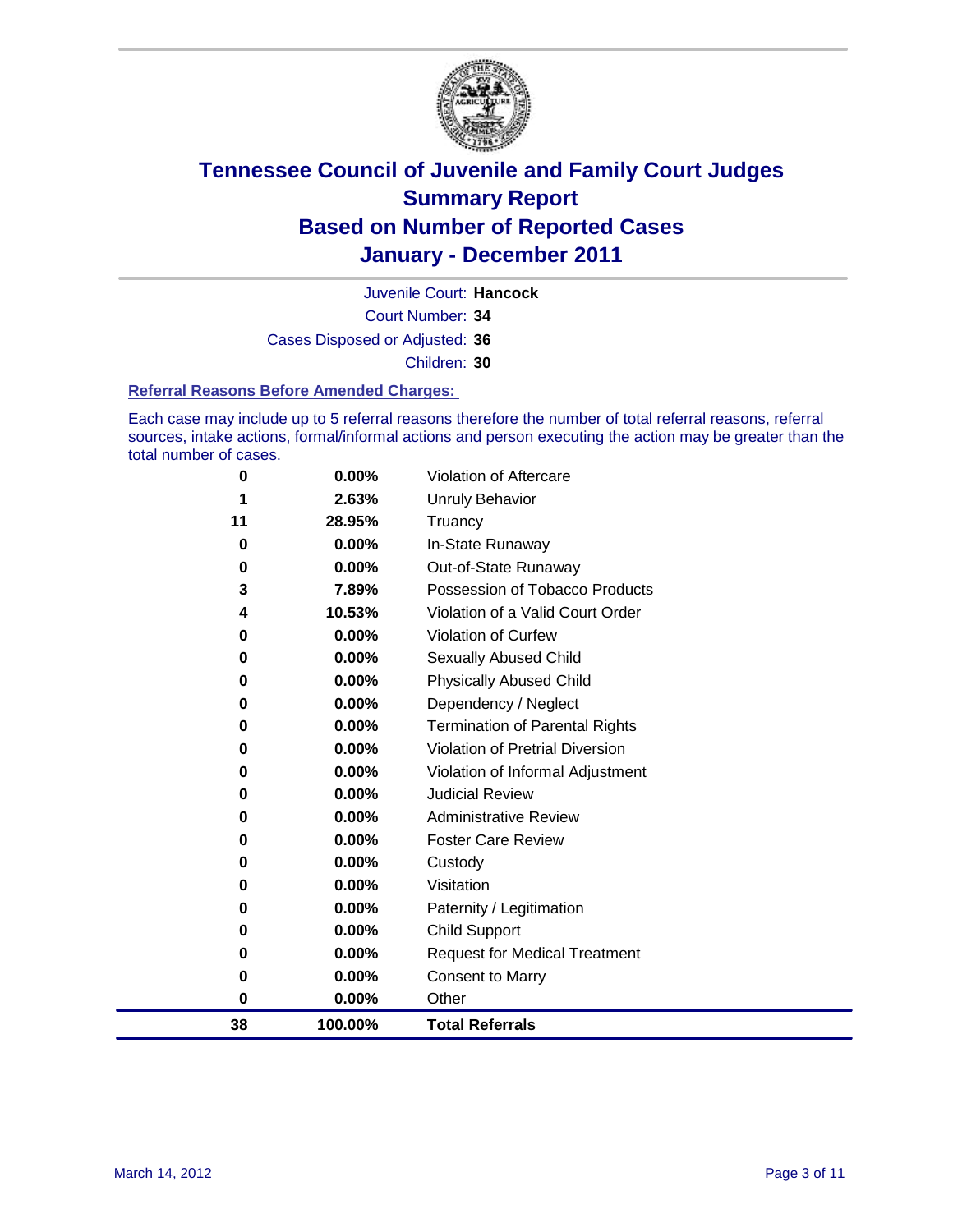

|          | Juvenile Court: Hancock           |
|----------|-----------------------------------|
|          | Court Number: 34                  |
|          |                                   |
|          | Children: 30                      |
|          |                                   |
| 55.26%   | Law Enforcement                   |
| $0.00\%$ | Parents                           |
| $0.00\%$ | <b>Relatives</b>                  |
| $0.00\%$ | Self                              |
| 39.47%   | School                            |
| $0.00\%$ | <b>CSA</b>                        |
| 5.26%    | <b>DCS</b>                        |
| $0.00\%$ | <b>Other State Department</b>     |
| $0.00\%$ | <b>District Attorney's Office</b> |
| $0.00\%$ | <b>Court Staff</b>                |
| $0.00\%$ | Social Agency                     |
| $0.00\%$ | <b>Other Court</b>                |
| 0.00%    | Victim                            |
|          | Cases Disposed or Adjusted: 36    |

| 38 | 100.00%  | <b>Total Referral Sources</b> |  |
|----|----------|-------------------------------|--|
| 0  | $0.00\%$ | Other                         |  |
| 0  | $0.00\%$ | Unknown                       |  |
| 0  | $0.00\%$ | Hospital                      |  |
| 0  | $0.00\%$ | Child & Parent                |  |

### **Age of Child at Referral: 2**

| 0  | $0.00\%$ | Unknown            |
|----|----------|--------------------|
| 0  | $0.00\%$ | Ages 19 and Over   |
| 7  | 23.33%   | Ages 17 through 18 |
| 16 | 53.33%   | Ages 15 through 16 |
| 3  | 10.00%   | Ages 13 through 14 |
| 1  | 3.33%    | Ages 11 through 12 |
| 3  | 10.00%   | Ages 10 and Under  |
|    |          |                    |

<sup>1</sup> If different than number of Referral Reasons (38), verify accuracy of your court's data.

<sup>2</sup> One child could be counted in multiple categories, verify accuracy of your court's data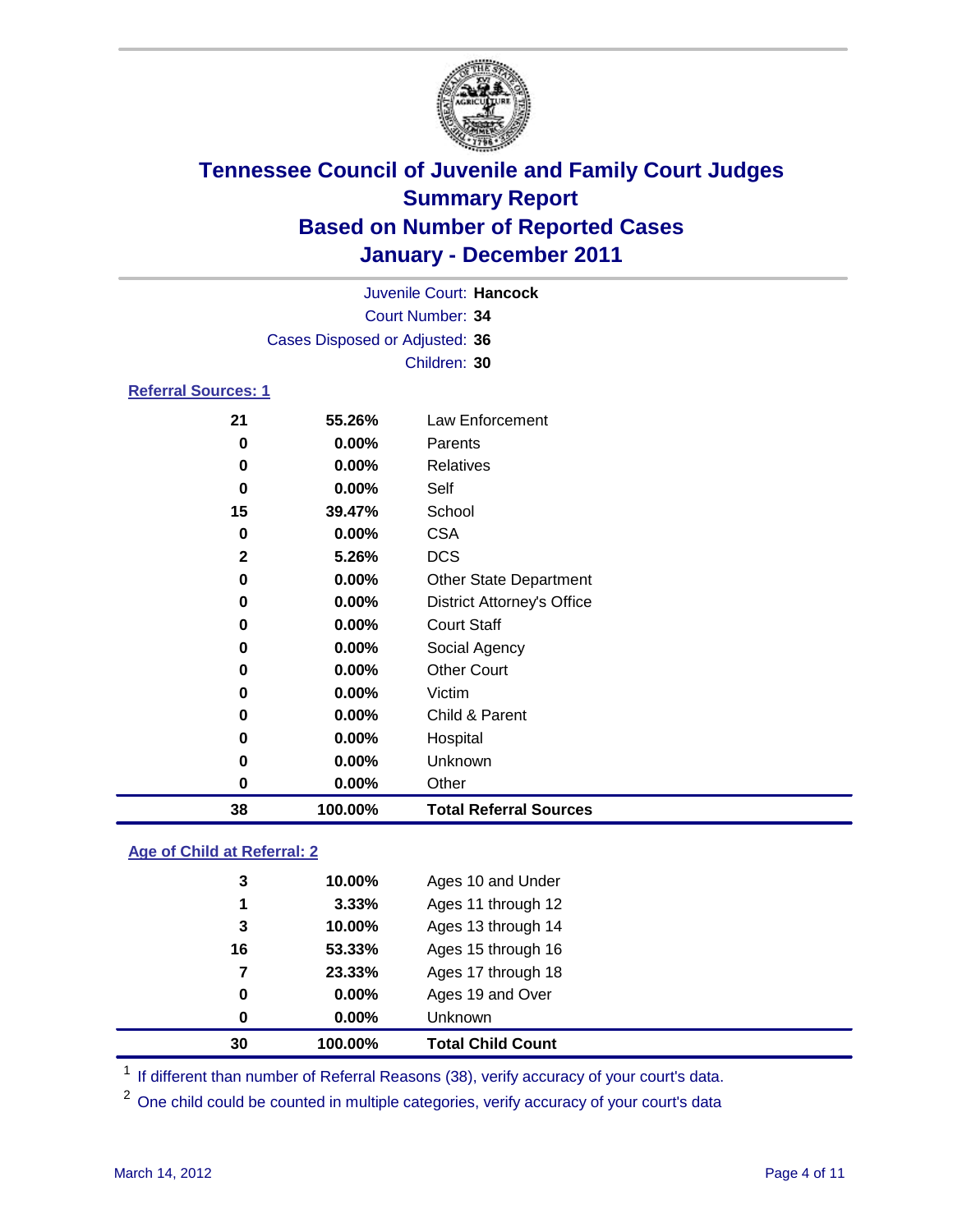

| Juvenile Court: Hancock                 |                                |                          |  |  |  |
|-----------------------------------------|--------------------------------|--------------------------|--|--|--|
| Court Number: 34                        |                                |                          |  |  |  |
|                                         | Cases Disposed or Adjusted: 36 |                          |  |  |  |
|                                         | Children: 30                   |                          |  |  |  |
| Sex of Child: 1                         |                                |                          |  |  |  |
| 17                                      | 56.67%                         | Male                     |  |  |  |
| 13                                      | 43.33%                         | Female                   |  |  |  |
| $\mathbf 0$                             | 0.00%                          | Unknown                  |  |  |  |
| 30                                      | 100.00%                        | <b>Total Child Count</b> |  |  |  |
| Race of Child: 1                        |                                |                          |  |  |  |
| 30                                      | 100.00%                        | White                    |  |  |  |
| $\mathbf 0$                             | 0.00%                          | African American         |  |  |  |
| 0                                       | 0.00%                          | Native American          |  |  |  |
| 0                                       | 0.00%                          | Asian                    |  |  |  |
| 0                                       | 0.00%                          | Mixed                    |  |  |  |
| $\mathbf 0$                             | 0.00%                          | Unknown                  |  |  |  |
| 30                                      | 100.00%                        | <b>Total Child Count</b> |  |  |  |
| <b>Hispanic Origin: 1</b>               |                                |                          |  |  |  |
| $\bf{0}$                                | 0.00%                          | Yes                      |  |  |  |
| 30                                      | 100.00%                        | No                       |  |  |  |
| $\mathbf 0$                             | 0.00%                          | Unknown                  |  |  |  |
| 30                                      | 100.00%                        | <b>Total Child Count</b> |  |  |  |
| <b>School Enrollment of Children: 1</b> |                                |                          |  |  |  |
| 27                                      | 90.00%                         | Yes                      |  |  |  |
| 3                                       | 10.00%                         | No                       |  |  |  |
| $\mathbf 0$                             | 0.00%                          | Unknown                  |  |  |  |
| 30                                      | 100.00%                        | <b>Total Child Count</b> |  |  |  |

One child could be counted in multiple categories, verify accuracy of your court's data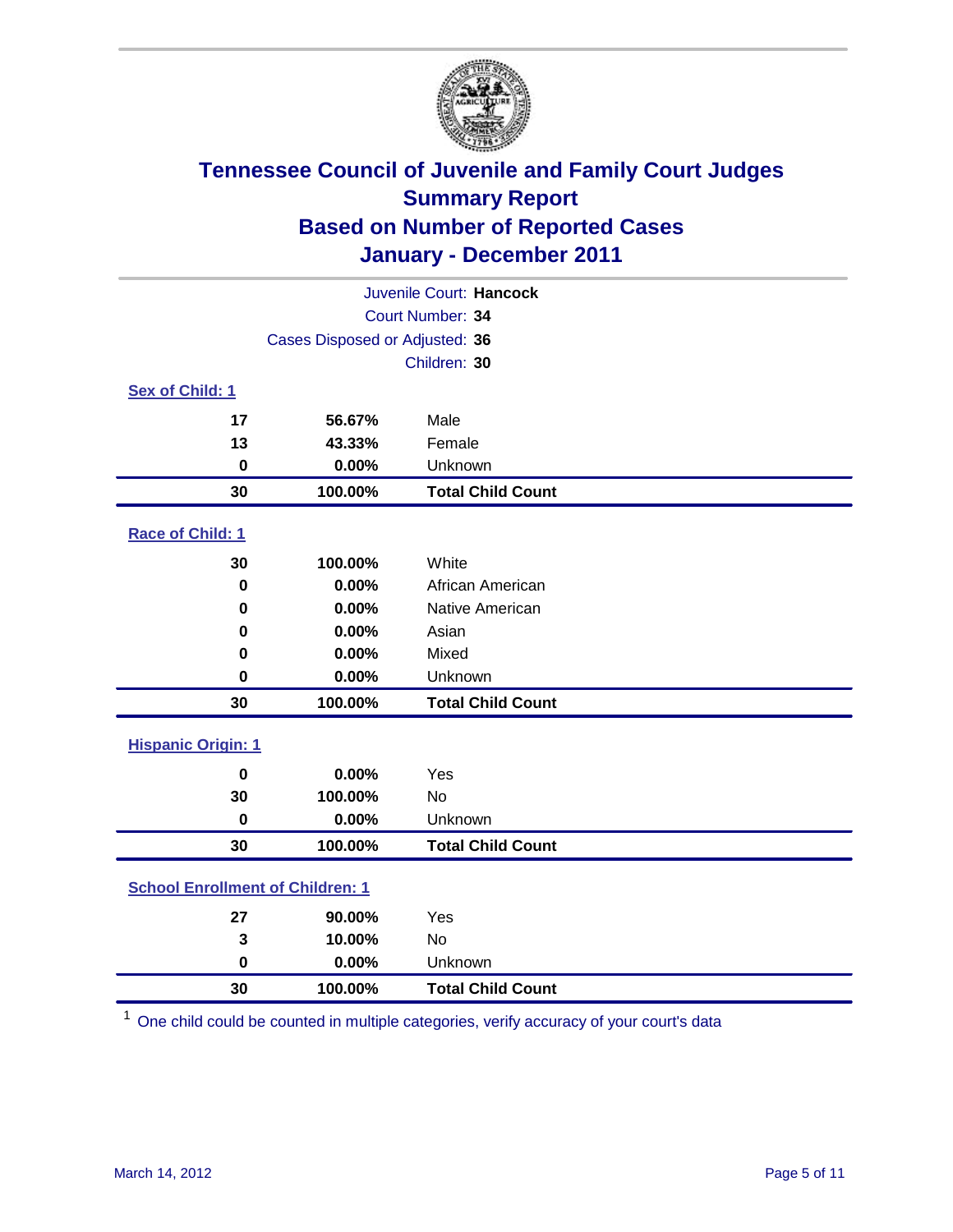

Court Number: **34** Juvenile Court: **Hancock** Cases Disposed or Adjusted: **36** Children: **30 Living Arrangement of Child at Time of Referral: 1 23.33%** With Both Biological Parents

| 30 |   | 100.00%  | <b>Total Child Count</b>             |
|----|---|----------|--------------------------------------|
|    | 0 | $0.00\%$ | Other                                |
|    | 1 | 3.33%    | Unknown                              |
|    | 0 | $0.00\%$ | Independent                          |
|    | 0 | $0.00\%$ | In an Institution                    |
|    | 0 | $0.00\%$ | In a Residential Center              |
|    | 0 | $0.00\%$ | In a Group Home                      |
|    | 1 | 3.33%    | <b>With Foster Family</b>            |
|    | 0 | $0.00\%$ | With Adoptive Parents                |
|    | 0 | $0.00\%$ | <b>With Relatives</b>                |
|    | 3 | 10.00%   | With Father                          |
| 14 |   | 46.67%   | With Mother                          |
|    | 3 | 10.00%   | With Mother and Stepfather           |
|    | 1 | 3.33%    | With Father and Stepmother           |
|    |   | 23.33%   | <i>vvith Both Biological Parents</i> |

### **Type of Detention: 2**

| 36       | 100.00%  | <b>Total Detention Count</b> |
|----------|----------|------------------------------|
| 0        | $0.00\%$ | Other                        |
| 35       | 97.22%   | Does Not Apply               |
| 0        | $0.00\%$ | <b>Unknown</b>               |
| 0        | 0.00%    | <b>Psychiatric Hospital</b>  |
| $\bf{0}$ | 0.00%    | Jail - No Separation         |
| 0        | $0.00\%$ | Jail - Partial Separation    |
| 0        | $0.00\%$ | Jail - Complete Separation   |
| 1        | 2.78%    | Juvenile Detention Facility  |
| 0        | $0.00\%$ | Non-Secure Placement         |
|          |          |                              |

<sup>1</sup> One child could be counted in multiple categories, verify accuracy of your court's data

<sup>2</sup> If different than number of Cases (36) verify accuracy of your court's data.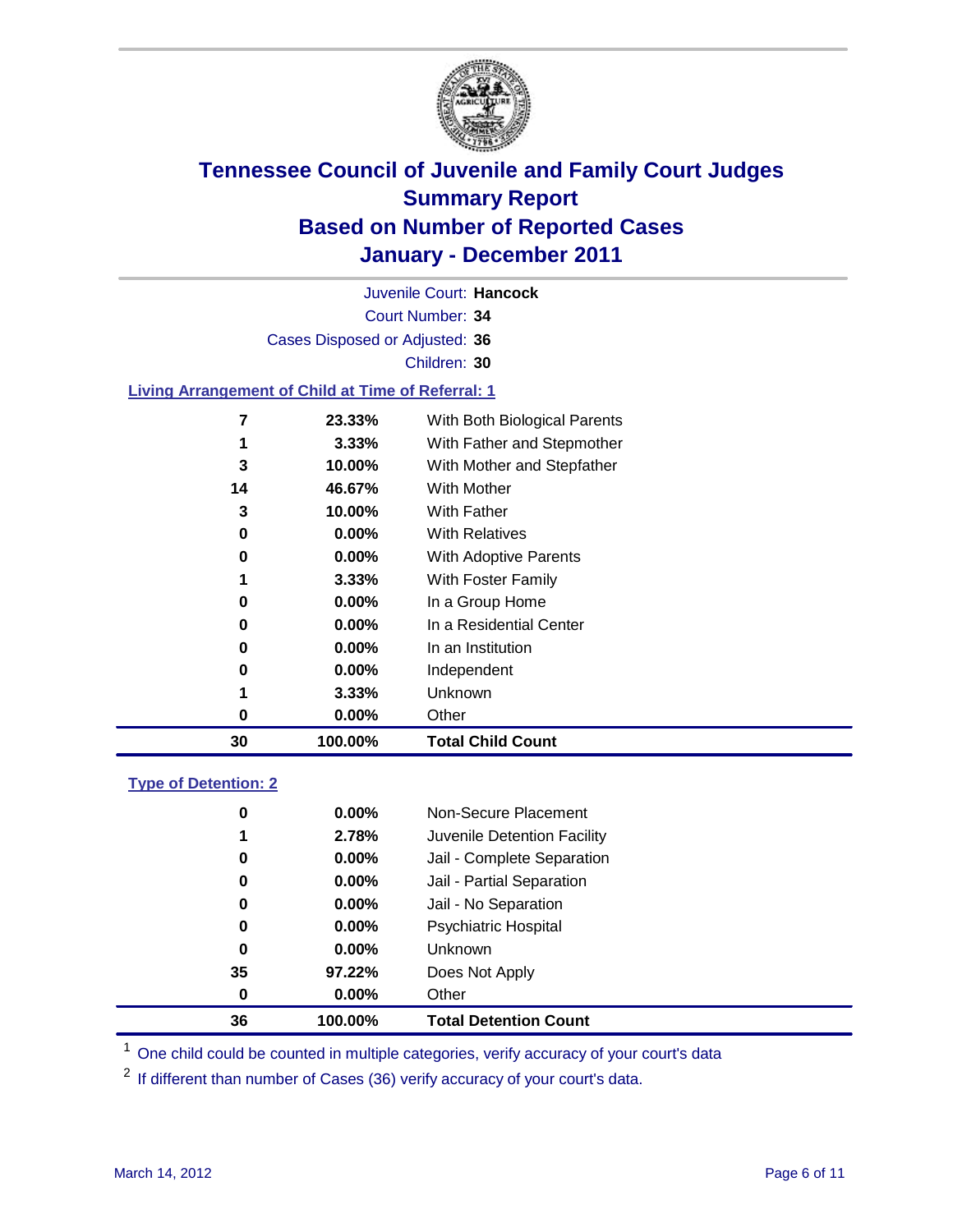

|                                                    | Juvenile Court: Hancock        |                                                  |  |  |  |  |
|----------------------------------------------------|--------------------------------|--------------------------------------------------|--|--|--|--|
| Court Number: 34                                   |                                |                                                  |  |  |  |  |
|                                                    | Cases Disposed or Adjusted: 36 |                                                  |  |  |  |  |
|                                                    | Children: 30                   |                                                  |  |  |  |  |
| <b>Placement After Secure Detention Hearing: 1</b> |                                |                                                  |  |  |  |  |
| 0                                                  | 0.00%                          | Returned to Prior Living Arrangement             |  |  |  |  |
| 1                                                  | 2.78%                          | Juvenile Detention Facility                      |  |  |  |  |
| 0                                                  | 0.00%                          | Jail                                             |  |  |  |  |
| 0                                                  | 0.00%                          | Shelter / Group Home                             |  |  |  |  |
| 0                                                  | 0.00%                          | <b>Foster Family Home</b>                        |  |  |  |  |
| $\bf{0}$                                           | 0.00%                          | Psychiatric Hospital                             |  |  |  |  |
| 0                                                  | 0.00%                          | Unknown                                          |  |  |  |  |
| 35                                                 | 97.22%                         | Does Not Apply                                   |  |  |  |  |
| $\mathbf 0$                                        | 0.00%                          | Other                                            |  |  |  |  |
|                                                    |                                |                                                  |  |  |  |  |
| 36                                                 | 100.00%                        | <b>Total Placement Count</b>                     |  |  |  |  |
|                                                    |                                |                                                  |  |  |  |  |
| <b>Intake Actions: 2</b>                           |                                |                                                  |  |  |  |  |
| 35                                                 | 92.11%                         | <b>Petition Filed</b>                            |  |  |  |  |
| $\mathbf 0$<br>3                                   | 0.00%<br>7.89%                 | <b>Motion Filed</b><br><b>Citation Processed</b> |  |  |  |  |
| 0                                                  | 0.00%                          | Notification of Paternity Processed              |  |  |  |  |
| $\mathbf 0$                                        | 0.00%                          | Scheduling of Judicial Review                    |  |  |  |  |
| $\bf{0}$                                           | 0.00%                          | Scheduling of Administrative Review              |  |  |  |  |
| 0                                                  | 0.00%                          | Scheduling of Foster Care Review                 |  |  |  |  |
| 0                                                  | 0.00%                          | Unknown                                          |  |  |  |  |
| 0                                                  | 0.00%                          | Does Not Apply                                   |  |  |  |  |
| $\pmb{0}$                                          | 0.00%                          | Other                                            |  |  |  |  |

<sup>1</sup> If different than number of Cases (36) verify accuracy of your court's data.

<sup>2</sup> If different than number of Referral Reasons (38), verify accuracy of your court's data.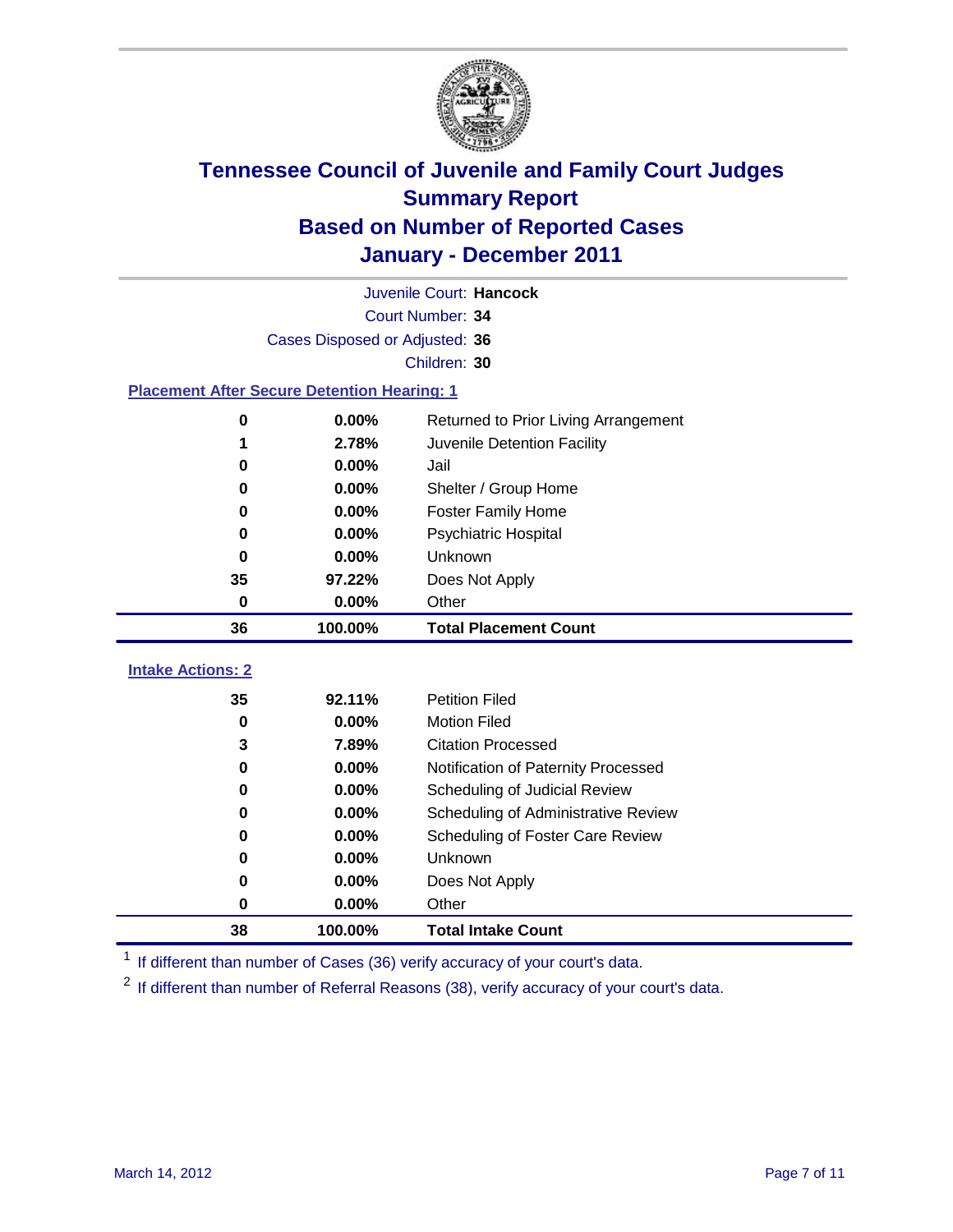

Court Number: **34** Juvenile Court: **Hancock** Cases Disposed or Adjusted: **36** Children: **30**

### **Last Grade Completed by Child: 1**

| 0           | 0.00%    | Too Young for School     |
|-------------|----------|--------------------------|
| 0           | $0.00\%$ | Preschool                |
| 0           | 0.00%    | Kindergarten             |
| 0           | 0.00%    | 1st Grade                |
| 0           | 0.00%    | 2nd Grade                |
| 1           | 3.33%    | 3rd Grade                |
| $\mathbf 2$ | 6.67%    | 4th Grade                |
| 0           | 0.00%    | 5th Grade                |
| 1           | 3.33%    | 6th Grade                |
| 3           | 10.00%   | 7th Grade                |
| 4           | 13.33%   | 8th Grade                |
| 6           | 20.00%   | 9th Grade                |
| 11          | 36.67%   | 10th Grade               |
| 0           | 0.00%    | 11th Grade               |
| 0           | 0.00%    | 12th Grade               |
| 0           | $0.00\%$ | Non-Graded Special Ed    |
| 0           | 0.00%    | <b>GED</b>               |
| $\mathbf 2$ | 6.67%    | Graduated                |
| $\pmb{0}$   | $0.00\%$ | Never Attended School    |
| 0           | 0.00%    | Unknown                  |
| $\bf{0}$    | $0.00\%$ | Other                    |
| 30          | 100.00%  | <b>Total Child Count</b> |
|             |          |                          |

### **Enrolled in Special Education: 1**

| 30 | 100.00%  | No                       |  |
|----|----------|--------------------------|--|
|    | $0.00\%$ | Unknown                  |  |
| 30 | 100.00%  | <b>Total Child Count</b> |  |

One child could be counted in multiple categories, verify accuracy of your court's data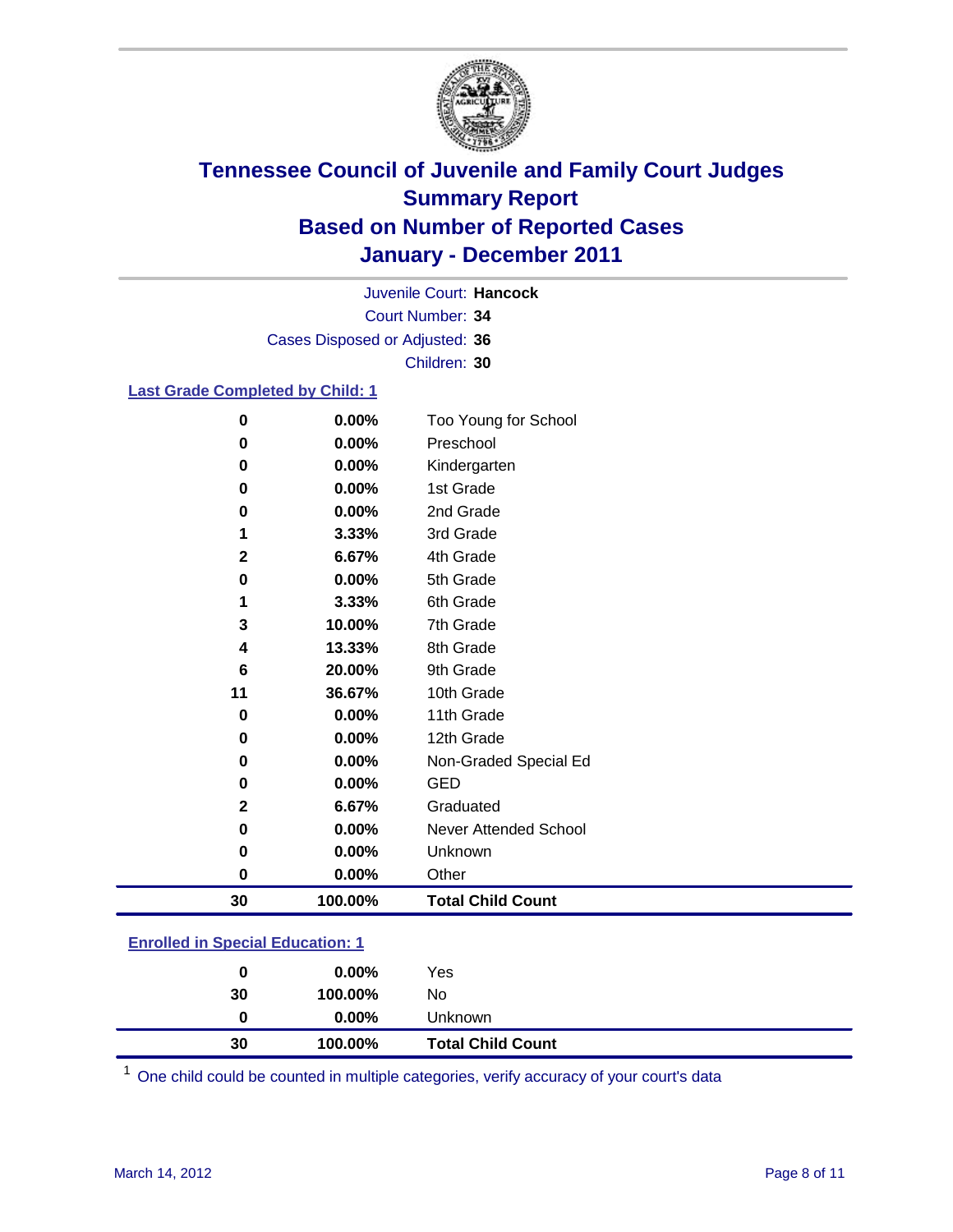

|                              |                                | Juvenile Court: Hancock   |
|------------------------------|--------------------------------|---------------------------|
|                              |                                | Court Number: 34          |
|                              | Cases Disposed or Adjusted: 36 |                           |
|                              |                                | Children: 30              |
| <b>Action Executed By: 1</b> |                                |                           |
| 38                           | 100.00%                        | Judge                     |
| 0                            | $0.00\%$                       | Magistrate                |
| 0                            | $0.00\%$                       | <b>YSO</b>                |
| 0                            | $0.00\%$                       | Other                     |
| 0                            | $0.00\%$                       | Unknown                   |
| 38                           | 100.00%                        | <b>Total Action Count</b> |

### **Formal / Informal Actions: 1**

| 7  | 18.42%   | Dismissed                                        |
|----|----------|--------------------------------------------------|
| 0  | $0.00\%$ | Retired / Nolle Prosequi                         |
| 21 | 55.26%   | <b>Complaint Substantiated Delinquent</b>        |
| 10 | 26.32%   | <b>Complaint Substantiated Status Offender</b>   |
| 0  | 0.00%    | <b>Complaint Substantiated Dependent/Neglect</b> |
| 0  | $0.00\%$ | <b>Complaint Substantiated Abused</b>            |
| 0  | $0.00\%$ | <b>Complaint Substantiated Mentally III</b>      |
| 0  | $0.00\%$ | Informal Adjustment                              |
| 0  | $0.00\%$ | <b>Pretrial Diversion</b>                        |
| 0  | $0.00\%$ | <b>Transfer to Adult Court Hearing</b>           |
| 0  | 0.00%    | Charges Cleared by Transfer to Adult Court       |
| 0  | $0.00\%$ | Special Proceeding                               |
| 0  | 0.00%    | <b>Review Concluded</b>                          |
| 0  | $0.00\%$ | Case Held Open                                   |
| 0  | $0.00\%$ | Other                                            |
| 0  | $0.00\%$ | Unknown                                          |
| 38 | 100.00%  | <b>Total Action Count</b>                        |

<sup>1</sup> If different than number of Referral Reasons (38), verify accuracy of your court's data.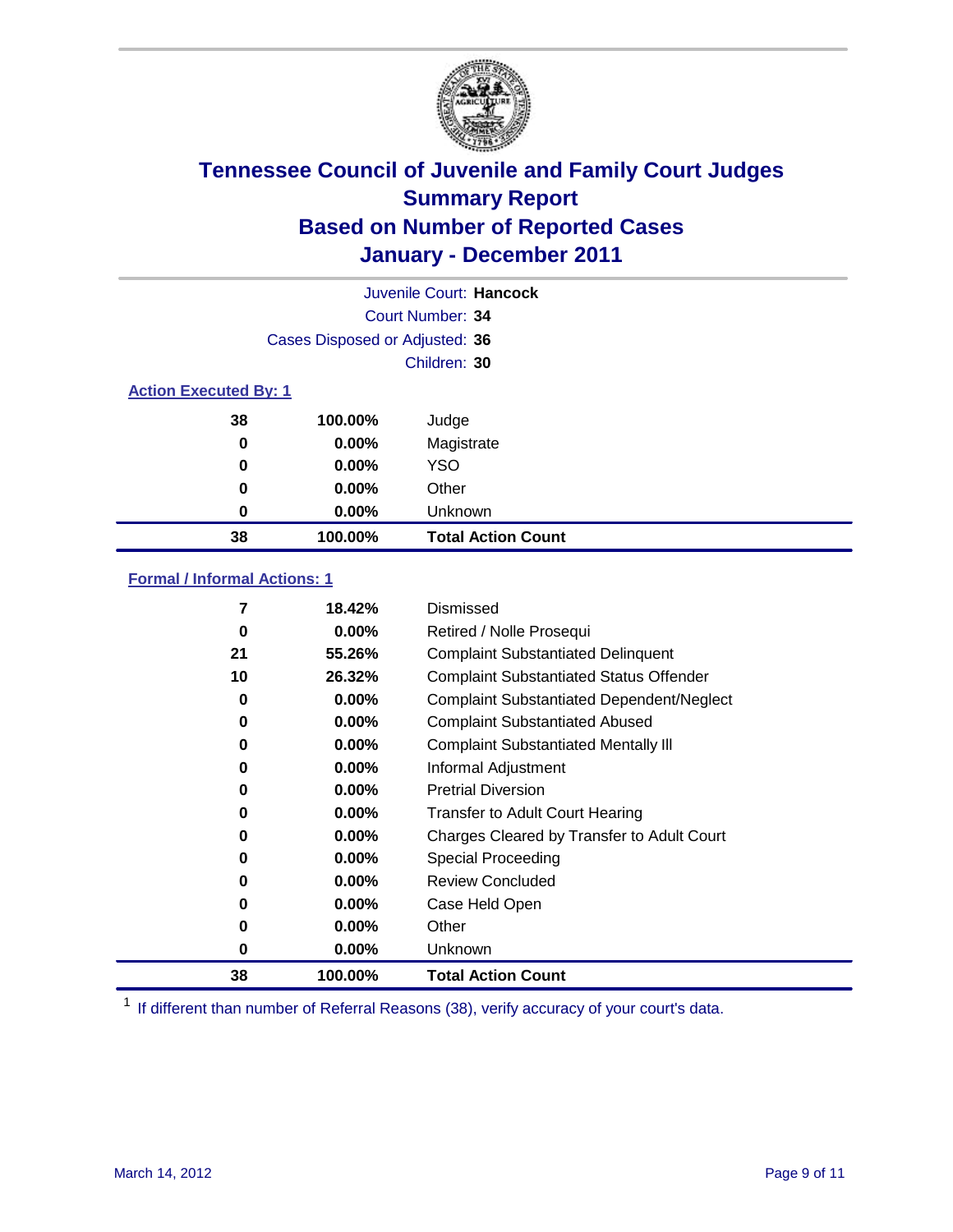

|                       |                                | Juvenile Court: Hancock                               |
|-----------------------|--------------------------------|-------------------------------------------------------|
|                       |                                | Court Number: 34                                      |
|                       | Cases Disposed or Adjusted: 36 |                                                       |
|                       |                                | Children: 30                                          |
| <b>Case Outcomes:</b> |                                | There can be multiple outcomes for one child or case. |
| 7                     | 8.33%                          | <b>Case Dismissed</b>                                 |
| 0                     | 0.00%                          | Case Retired or Nolle Prosequi                        |
| 0                     | 0.00%                          | Warned / Counseled                                    |
| 0                     | 0.00%                          | <b>Held Open For Review</b>                           |
| 0                     | 0.00%                          | Supervision / Probation to Juvenile Court             |
| 0                     | 0.00%                          | <b>Probation to Parents</b>                           |
| 8                     | 9.52%                          | Referral to Another Entity for Supervision / Service  |
| 0                     | 0.00%                          | Referred for Mental Health Counseling                 |
| 0                     | 0.00%                          | Referred for Alcohol and Drug Counseling              |
| 0                     | 0.00%                          | <b>Referred to Alternative School</b>                 |
| 0                     | 0.00%                          | Referred to Private Child Agency                      |
| 0                     | 0.00%                          | Referred to Defensive Driving School                  |
| 0                     | 0.00%                          | Referred to Alcohol Safety School                     |
| 0                     | 0.00%                          | Referred to Juvenile Court Education-Based Program    |
| 0                     | 0.00%                          | Driver's License Held Informally                      |
| 0                     | 0.00%                          | <b>Voluntary Placement with DMHMR</b>                 |
| 0                     | 0.00%                          | <b>Private Mental Health Placement</b>                |
| 0                     | 0.00%                          | <b>Private MR Placement</b>                           |
| 0                     | 0.00%                          | Placement with City/County Agency/Facility            |
| 0                     | 0.00%                          | Placement with Relative / Other Individual            |
| 6                     | 7.14%                          | Fine                                                  |
| 0                     | 0.00%                          | <b>Public Service</b>                                 |
| 2                     | 2.38%                          | Restitution                                           |
| 0                     | 0.00%                          | <b>Runaway Returned</b>                               |
| 1                     | 1.19%                          | No Contact Order                                      |
| 0                     | 0.00%                          | Injunction Other than No Contact Order                |
| 0                     | 0.00%                          | <b>House Arrest</b>                                   |
| 0                     | 0.00%                          | <b>Court Defined Curfew</b>                           |
| 0                     | 0.00%                          | Dismissed from Informal Adjustment                    |
| 0                     | 0.00%                          | <b>Dismissed from Pretrial Diversion</b>              |
| 0                     | 0.00%                          | Released from Probation                               |
| 0                     | 0.00%                          | <b>Transferred to Adult Court</b>                     |
| 0                     | $0.00\%$                       | <b>DMHMR Involuntary Commitment</b>                   |